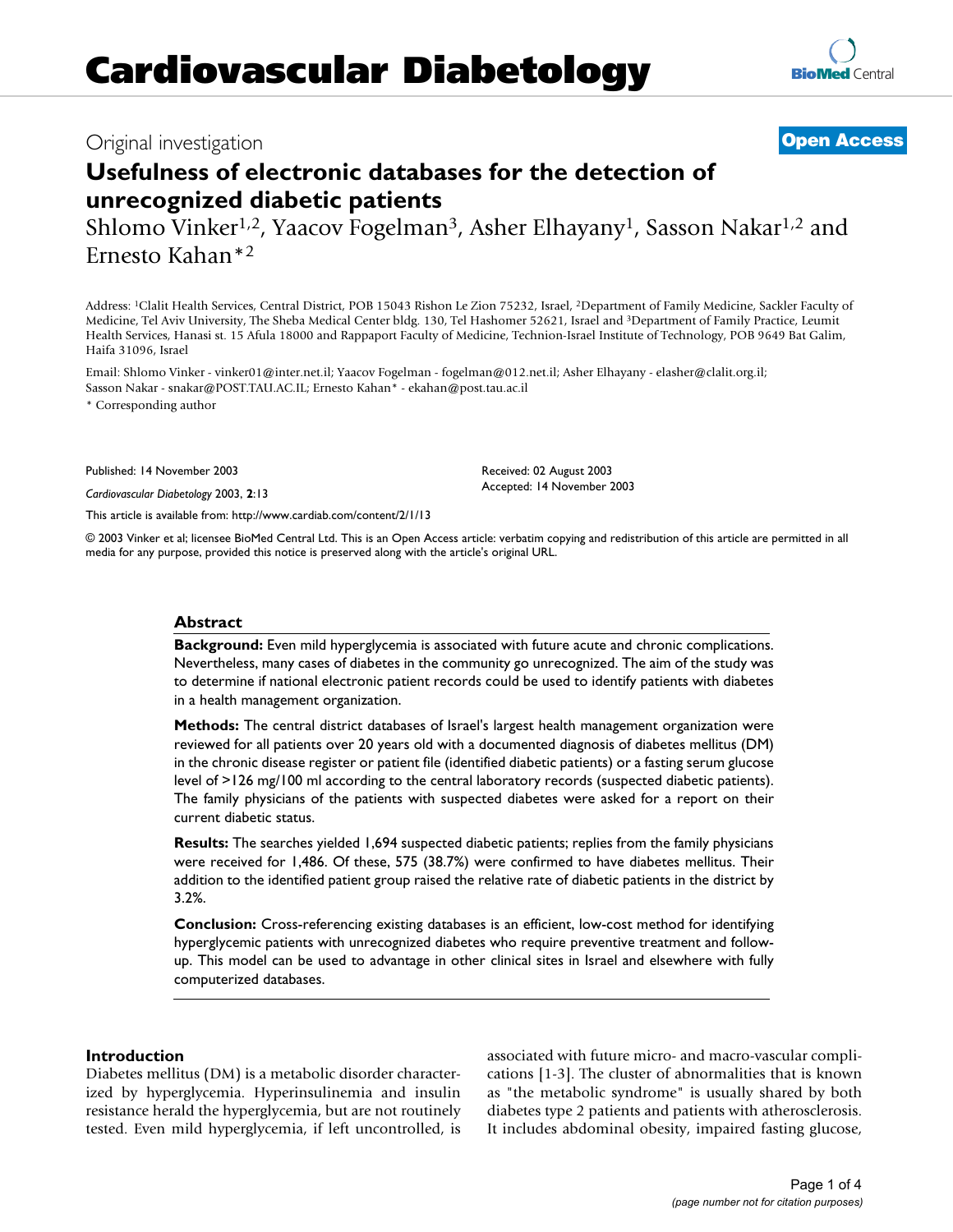|                                      | Newly diagnosed DM $(n = 575)$ | No DM $(n = 911)$ | p value   |
|--------------------------------------|--------------------------------|-------------------|-----------|
| Age (mean ± SD) (yrs)                | $60.4 \pm 14.6$                | $55.3 \pm 18.0$   | < 0.0001  |
| Males                                | 283 (49%)                      | 355 (39%)         | < 0.0001  |
| Females                              | 292 (51%)                      | 556 (61%)         |           |
| Age of males (mean $\pm$ SD) (yrs)   | 60.1 $\pm$ 13.1                | $60.3 \pm 14.6$   | <b>NS</b> |
| Age of females (mean $\pm$ SD) (yrs) | $60.7 \pm 16.1$                | $52.1 \pm 19.2$   | < 0.0001  |

#### <span id="page-1-0"></span>**Table 1: Demographic characteristics of hyperglycemic patients**

DM – diabetes mellitus

high triglyceride levels, low high-density lipoprotein levels, hypertension, elevations in low-density lipoproteins, prothrombotic factors, and elevated free fatty acids [2].

It is essential to identify and treat every diabetic patient as early as possible. Because of the aging of the population and an increasing prevalence of obesity and sedentary life habits in the Western World, the prevalence of diabetes is increasing. However, recent studies have shown that up to half of all cases of diabetes in the community go unrecognized [4-7]. Thus, diabetes must take its place alongside the other major risk factors as an important cause of cardiovascular disease. In fact, it may be appropriate to say, "diabetes is a cardiovascular disease."[2]

The purpose of this study was to describe a unique and simple system to increase the identification of patients with unrecognized diabetes in a health maintenance organization (HMO) setting.

# **Methods**

# *Population*

Three independent databases of the Central District of Clalit Health Services, Israel's largest HMO, were reviewed: the centralized HMO chronic disease register, which is based on manual reports from family practitioners (FPs), computerized prescription data, and hospital discharge summaries [8]; the local internal networks of all 52 clinical in the central district containing patient records completed by the clinics' 155 family practitioners (37% Board-certified), all of whom had been computerizing their files for at least 5 years; and the central HMO laboratory records of 1999 – 2001. Only patients older than 20 years were included. Two groups were established: patients with a documented diagnosis of diabetes mellitus according to one or both of the first two databases (identified diabetic patients), and patients with at least one fasting serum glucose level above 126 mg/100 ml in the third (laboratory) database who were not already classified as diabetic patients (suspected diabetic patients). The family physicians of the patients with suspected diabetes were requested to report on their current diabetic status using the guidelines of the American Diabetes Association. Data on age, gender, and city of residence were collected as well.

# *Statistical analysis*

Chi-square test was used to compare non-continuous parameters and Student's t-test and ANOVA were used to compare continuous parameters between two groups, respectively.

# **Results**

The computerized search identified 19,444 hyperglycemic patients of whom 17,750 had already been identified as having diabetes, leaving 1,694 patients with suspected diabetes. Replies from the FPs were received for 1486 (88% response rate). Mean age of this group was  $57.0 \pm 1$ 17.1 years; 57% were females. The physicians rejected a diagnosis of DM in 911 (61.3%) of cases, and established a diagnosis of DM in 575 cases (38.7%). Adding the newly diagnosed patients to the identified diabetic group raised the rate of patients with diabetes in the district by 3.2%.

Table [1](#page-1-0) compares the demographic characteristics of the 575 newly diagnosed diabetic patients with the 911 nondiabetic patients. The "no diabetes mellitus" subgroup showed a statistically significant female predominance (61% vs. 39%, p < 0.0001).

Figure [1](#page-2-0) displays the distribution of women in the diabetic and nondiabetic subgroups as a function of age. Below the age of 40 years, nondiabetic patients predominate, and above 50 years, diabetic patients predominate. This uneven distribution was not demonstrated in men (figure 2).

Neither the location of the clinic nor the Board certification of the FPs affected the degree to which new cases of DM were diagnosed.

# **Discussion**

The prevalence of type 2 diabetes continues to increase in developed countries [9,10]. The worldwide prevalence is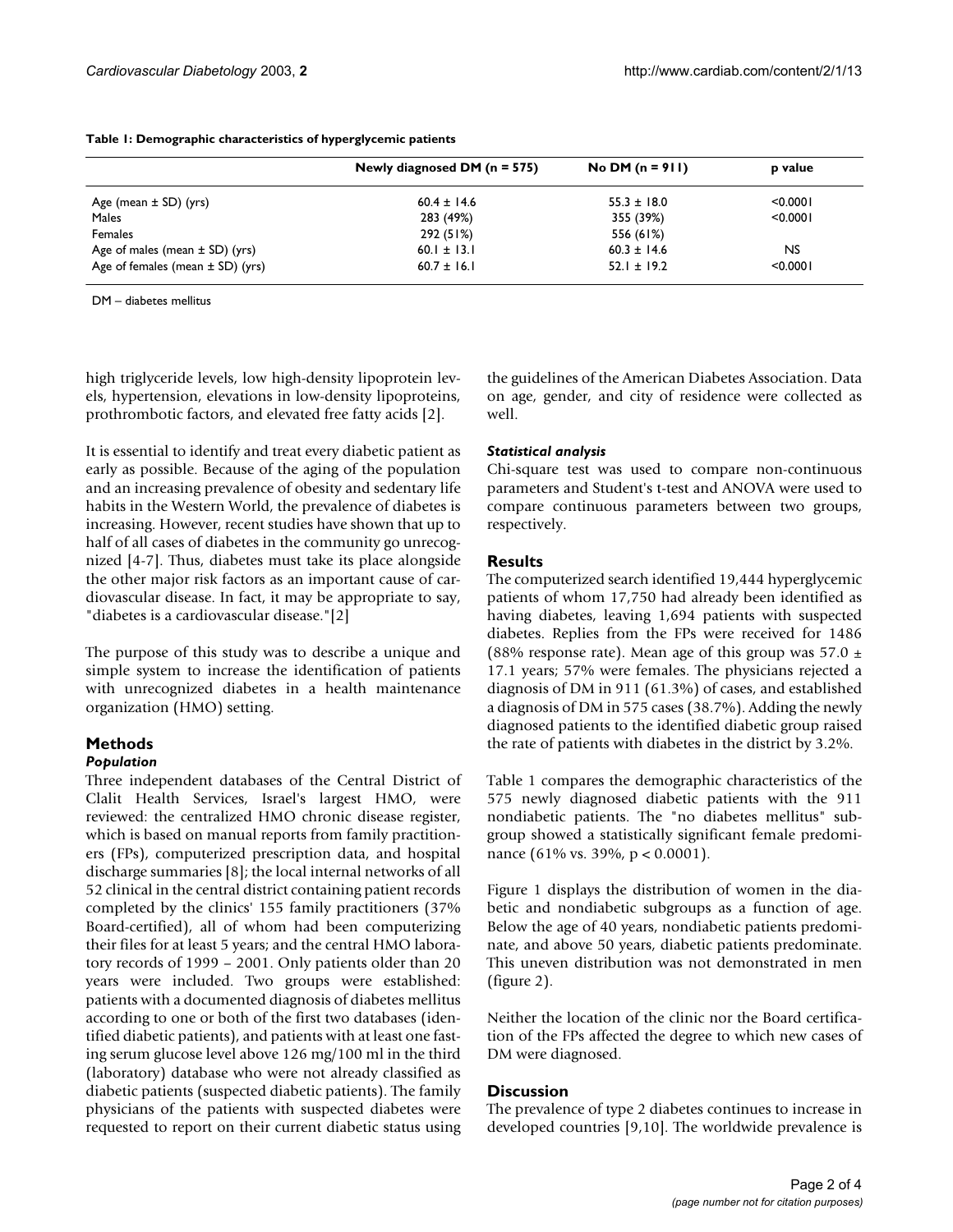<span id="page-2-0"></span>

# Distribution of women in the groups as a function of age **Figure 1** diabetic and nondiabetic sub-



expected to rise from 135 million patients in 1995 to 300 million by the year 2025 [11]. Because even mild asymptomatic hyperglycemia is a risk factor for diabetic complications [1], the American Diabetes Association in 1997, and the World Health Organization in 1999, recommended lowering the diagnostic threshold for DM from a fasting glucose level of 140 mg/100 ml to 126 mg/100 ml [12,13].

Good glycemic control has been found to be the best preventive measure, making early detection of DM very important. Although undiagnosed diabetic patients are less hyperglycemic than established diabetic patients, they still have substantial rates of diabetes-related complications and other risk factors [4,14]. In affected patients with coronary heart disease, a significant increase in longterm mortality has been reported [15].

Stern el al., [16] found that only 0.7% of 5,416 workers had undiagnosed DM, a lower percentage than reported in similar studies in other parts of the developed world [4- 7]. This difference might be explained by the mandatory national health coverage in Israel, the easy access of almost the entire population to primary care, and the common practice Israeli of FPs to order fasting glucose tests in asymptomatic patients, even in the absence of risk factors for DM [17].

In our study, a majority of the patients with at least one hyperglycemic reading were subsequently found not to have DM. However, some of them could probably be classified as "prediabetic" according to criteria of the American Diabetes Association [18]. The Hoorn study [19] reported that the risk of conversion to diabetes in patients



#### Figure 2 Distribution of men in the diabetic and nondiabetic subgroups as a function of age.

with impaired glucose tolerance (57.9/1,000 person years) or impaired fasting glucose (51.4/1,000 person years) during 6.5 years of follow-up was about 10 times higher than in patients with normoglycemia (7/1,000 person years). Clinical trials have shown the benefit of lifestyle interventions in prediabetic patients [20,21]. This further supports the importance of early identification of hyperglycemic patients to both target them for lifestyle intervention and to monitor them for conversion to DM. The previously unrecognized diabetic patients in our study were referred for programs for early detection of diabetic complications and risk factors. Some of the young women in the suspected diabetes group who did not have DM had a past history of gestational diabetes. This condition is a recognized risk factor for the development of overt DM [22-24], it should be properly identified in young women in whom transient hyperglycemia is discovered, even retrospectively. In future studies it would be very important to retrieve data and target not only patients with fasting glucose >126 mg/dl, but also patients within the range 110–125 mg/dl. These patients present impaired fasting glucose levels and deserve early intervention and careful follow-up.

To determine if non-Board certified FPs were less familiar with the revised diagnostic thresholds for DM than Boardcertified FPs, we compared the rates of underdiagnosis of DM between these two groups. No statistically significant differences was noted. This finding may be attributable to the in-house Education Project in DM Management introduced by Clalit Health Services five years ago. Our finding of an additional 3.2% of undiagnosed diabetic patients in a country with an expected low rate of underdiagnosis suggests that laboratory and clinical data should be crosschecked routinely.